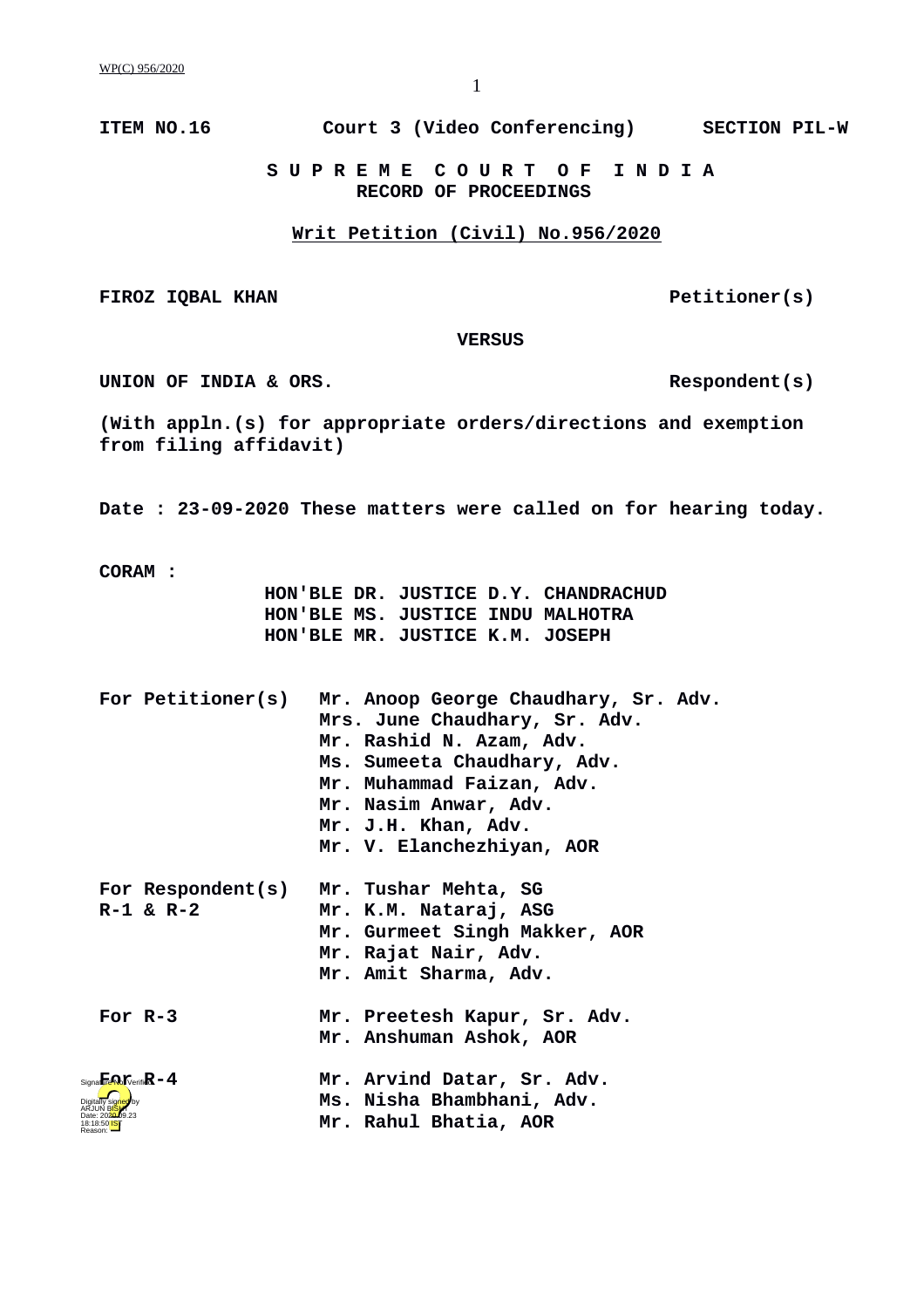|                                                                 | Mr. Rahul Unnikrishnan, Adv.                                                                                                                                                                                                                          |
|-----------------------------------------------------------------|-------------------------------------------------------------------------------------------------------------------------------------------------------------------------------------------------------------------------------------------------------|
| For $R-5$                                                       | Mr. Vishnu Shankar Jain, AOR<br>Ms. Amita Sachdeva, Adv.<br>Mr. Bijendar Singh, Adv.<br>Mr. Pankaj Kumar Verma, Adv.<br>Ms. Vaishnavi Ranjana, Adv.<br>Mr. Chanakya Gupta, Adv.<br>Ms. Mallika Parmar, Adv.<br>Mr. Vinay Rajput, Adv.                 |
| IA 90940/2020<br>(For Intervention)                             | Ms. Sharukh Alam, Adv.<br>Ms. Liz Mathew, AOR<br>Mr. Shantanu Singh, Adv.<br>Mr. Ankur Gulyani Panda, Adv.<br>Mr. Navneet R., Adv.<br>Ms. Sonali Jain, Adv.                                                                                           |
| IA 91132/2020<br>(For Intervention)                             | Mr. Shadan Farasat, AOR<br>Mr. Shourya Dasgupta, Adv.<br>Mr. Bharat Gupta, Adv.                                                                                                                                                                       |
| IA 91167/2020 &<br>(For Intervention)                           | Mr. Anas Tanwir, AOR<br>Mr. Gautam Bhatia, Adv.                                                                                                                                                                                                       |
| IA 94621/2020<br>(For Intervention)                             | Mr. Sanjay Hegde, Sr. Adv.<br>Mr. Mrigank Prabhakar, AOR                                                                                                                                                                                              |
| IA 94633/2020,<br>94643/2020 & 95678/2020<br>(For Intervention) | Mr. Ravi Sharma, AOR                                                                                                                                                                                                                                  |
| IA 94667/2020<br>(For Intervention)                             | Mr. Mukul Rohatgi, Sr Adv.<br>Mr. Saket Shukla, Adv.<br>Mr. Vasanth Rajasekaran, Adv.<br>Mr. Debarshi Dutta, Adv.<br>Mr. Rajat Pradhan, Adv.<br>Ms. Ranjeeta Rohatgi AOR<br>Ms. Pragya Baghel, Adv.<br>Ms. Sheena Lype, Adv.<br>Ms. Samten Doma, Adv. |
| IA 94683/2020<br>(For Intervention)                             | Mr. J. Sai Deepak, Adv.<br>Mr. Suvidutt M.S., AOR<br>Mrs. Anu B., Adv.<br>Mr. Vibhor Ahlawat, Adv.<br>Mr. Abhishek Avadani, Adv.<br>Mr. Avinash Sharma, Adv.<br>Ms. Shaktiki Sharma, Adv.                                                             |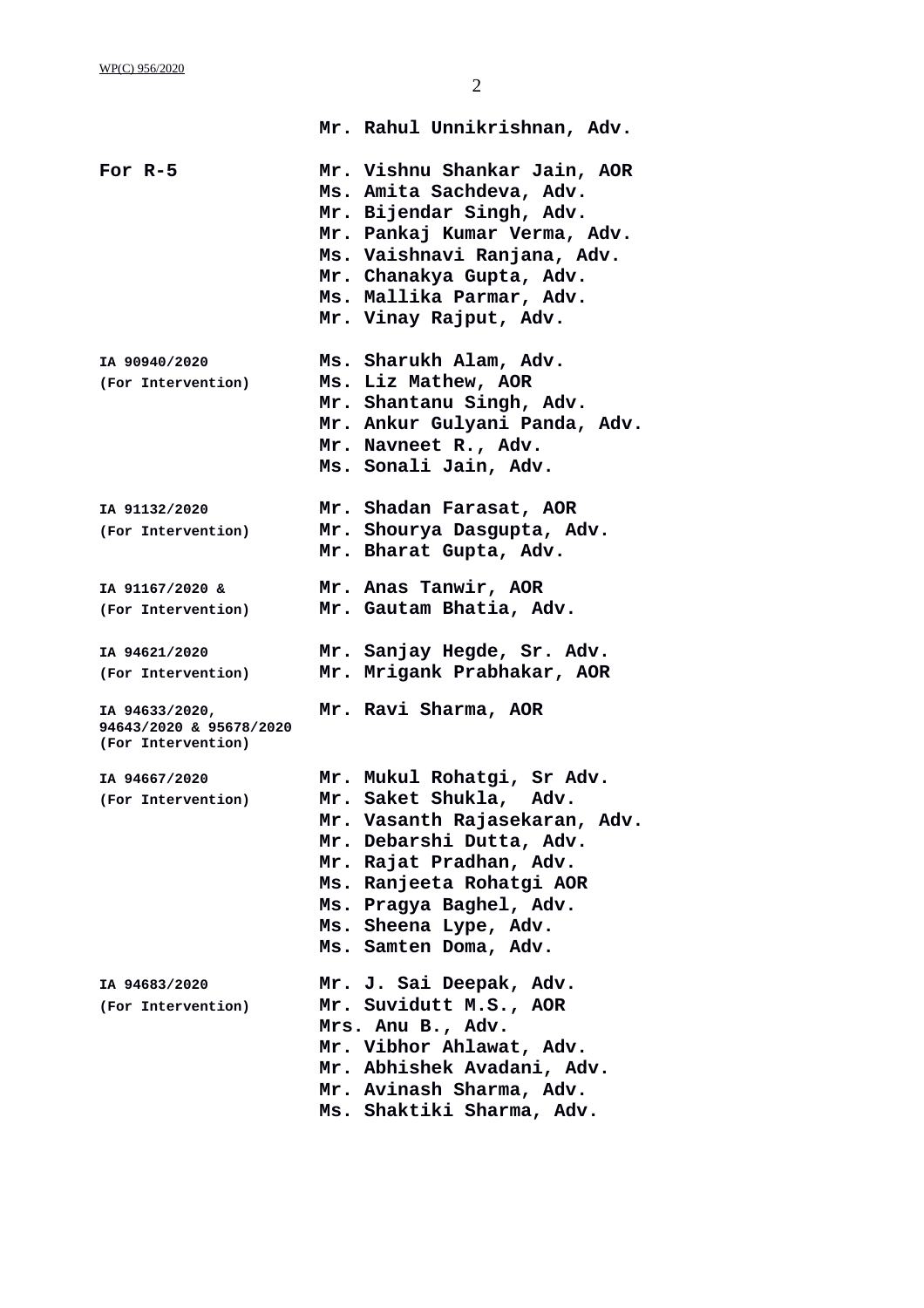WP(C) 956/2020

|                                     | Ms. Vanya Agarwal, Adv.<br>Mr. Yogesh Kumar, Adv.<br>Mr. Abhijeet Singh, Adv.                                                    |
|-------------------------------------|----------------------------------------------------------------------------------------------------------------------------------|
| IA 95066/2020<br>(For Intervention) | Mr. Pratik R. Bombarde, AOR                                                                                                      |
| IA 95675/2020<br>(For Intervention) | Mr. Kaleeswaram Raj, Adv.<br>Thulasi K. Raj, Adv.<br>Ms. Maitreyi Hegde, Adv.<br>Ms. Aruna, Adv.<br>Mr. Nishe Rajen Shonker, AOR |

## **UPON hearing the counsel the Court made the following O R D E R**

- 1 During the course of the hearing today, Mr Tushar Mehta, Solicitor General of India stated that the Central Government has, in exercise of the power conferred upon it by sub-section (3) of Section 20 of the Cable Television Networks (Regulation) Act 1995, issued a notice to show cause dated 23 September 2020, to 'Sudarshan News'. Since the notice is stated to be 'returnable' on 28 September 2020, the Solicitor General has requested the Court to defer the hearing in the present case so as to enable the Central Government to take a considered view of the matter.
- 2 We have heard learned counsel in response to the submission of the Solicitor General.
- 3 Since a notice to show cause has been issued by the Central Government to the fourth respondent today, the hearing of the present proceedings is deferred to 5 October 2020. The notice shall be dealt with in accordance with law and the Central Government shall submit a report to this Court indicating the outcome of the notice. Since the notice has been issued during the pendency of these proceedings, further steps in pursuance of the notice to show cause shall be subject to the result of the present proceedings and to such orders as may be passed by this Court.